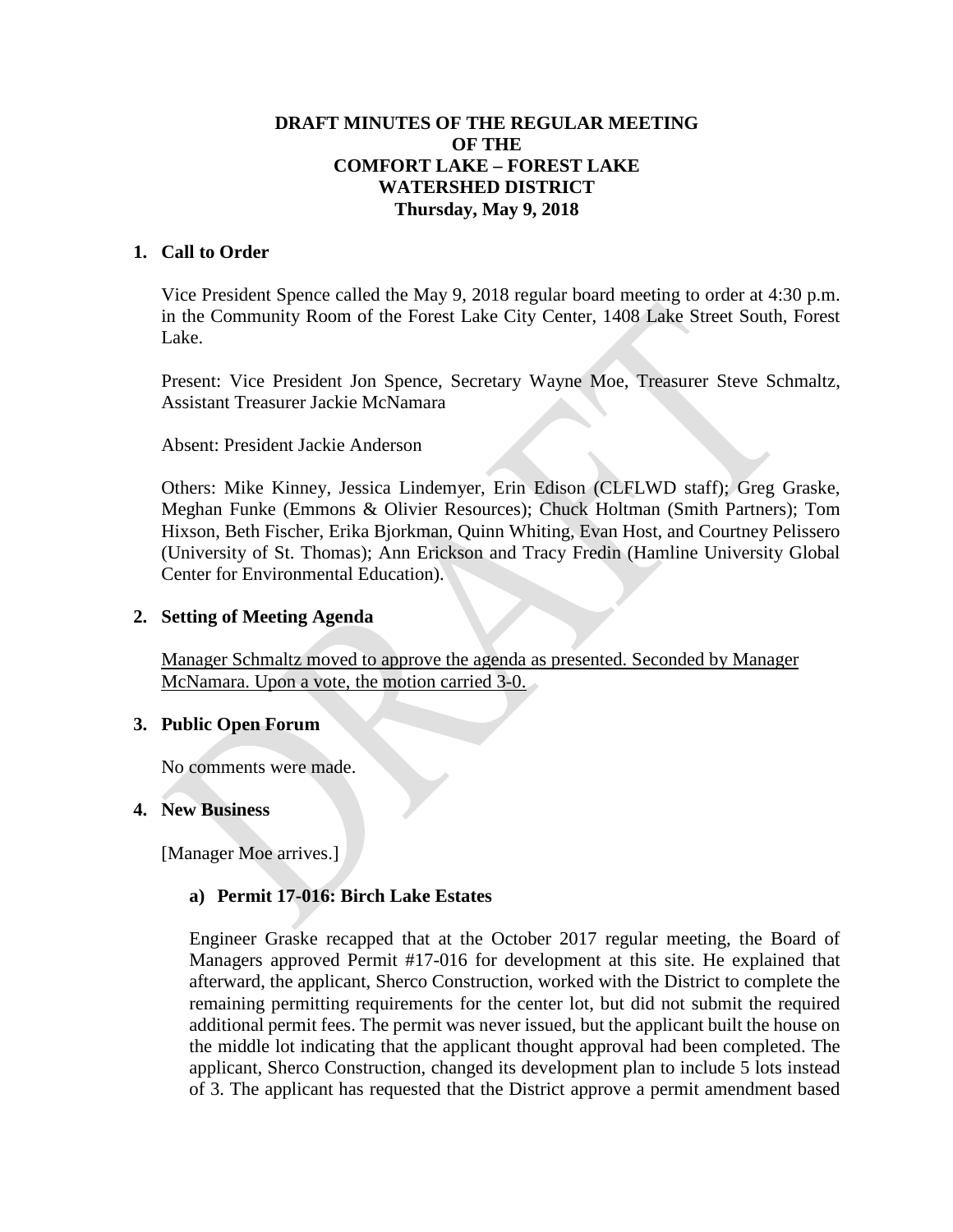on the present development plan. The District has requested that the permitting fees be received prior to consideration at the May 9th Board Meeting and that no further work be performed prior to full permit issuance.

Engineer Graske recommended that the Board approve the permit amendment subject to the Recommendations set forth in the District Engineer's May 3, 2018 memorandum, and that District Engineer and staff work with the applicant to finish those items. He also recommended that the District follow up with Chisago City to make sure it doesn't issue building permits until the required watershed district permit has been issued.

There was discussion about remaining conditions to be completed and the erosion and sediment control measures that have been used for the unpermitted home construction..

Manager Moe moved to approve the amendment to permit 17-016 subject to the Recommendations listed in the May 3, 2018 engineer's review memo.

Discussion: There was discussion about future coordination with other regulatory agencies in order to prevent unpermitted work from occurring. Manager Schmaltz suggested that the motion be amended to also direct that staff apply extra vigilance to ensure that the applicant completes all required conditions for permit issuance and does not perform further work until the permit is issued.

The amendment was adopted by unanimous consent. Upon a vote the motion carried 4- 0.

## **b) Permit 18-006: City of Scandia**

Engineer Graske described the project which is partly in CLFLWD and partly in Carnelian-Marine-St. Croix Watershed District. The project will reclaim approximately 4 miles of roadway without changing the footprint of the existing roads. Two rules are triggered: Erosion Control and Watercourse Crossing. The project includes culvert replacement which crosses an unnamed watercourse at Oakhill Road. Two submittals remain: a maintenance agreement for the watercourse crossing and confirmation that a DNR permit is not required for the unnamed watercourse crossing.

Manager Moe moved to approve permit 18-006 subject to the Recommendations listed in the May 1, 2018 engineer's review memo. Seconded by Manager Schmaltz. Upon a vote, the motion carried 4-0.

Mr. Kinney noted that the City hopes to start construction tomorrow. Legal Counsel Holtman explained that the permit cannot be issued until each of the three Recommendations has been fulfilled. It was clarified that the City has the maintenance agreement in-hand and just needs to add an attachment and execute the agreement.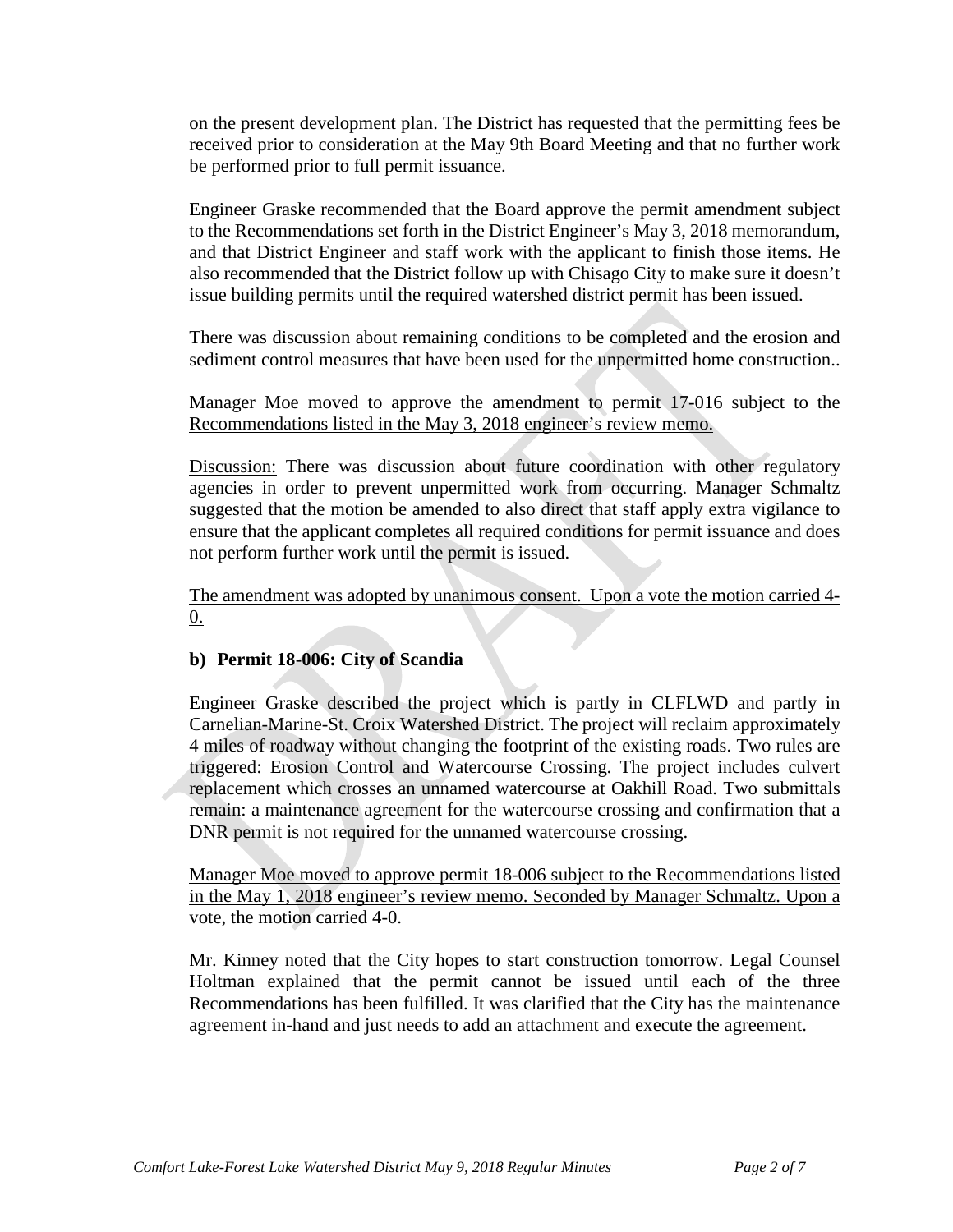### **c) UST Environmental Science Senior Research Presentations**

Tom Hickson, Chair of Geology at the University of St. Thomas, provided some background on the Environmental Science Program. Students work with organizations on a project as if they were a consultant, wherein they apply their education to realworld problems. The two projects on which students will be presenting are: *Lidar-based Characterization of Drainage Patterns for the Comfort Lake-Forest Lake Watershed and Integration into an ArcGIS Story Map for Public Education* and *Development and Deployment of an Open-Source Groundwater Level Monitoring System for Shallow Wells in the Comfort Lake-Forest Lake Watershed District.*

The first of the two was presented by Erika Bjorkman and Quinn Whiting and entailed using ArcGIS to create an educational story map for the Comfort Lake subwatershed. Mr. Whiting explained that a story map is comparable to a self-guided PowerPoint presentation using ArcGIS spatial locating capabilities. The story map contained elements such as historic aerial photographs and present-day LIDAR data that characterize drainage patterns. Vice President Spence mentioned the Board's past discussions about altered drainageways in the District and how this tool would be useful in addressing questions like those. Ms. Bjorkman explained how different lidar resolutions were used in order to more accurately model drainage paths in the subwatershed. Different scenarios could be created in the model to illustrate the effects of various modifications such as culvert installations. Engineer Graske explained how this tool is similar to methods the District currently uses. He suggested that the students could use some of the District's old models to help them refine their own model. There was discussion about future iterations of this course and potential improvements to the story map.

The second project was presented by Evan Host and Courtney Pelissero. The project entailed implementing piezometers with continuous data loggers, which is a low-cost, low-power, option for groundwater level monitoring. The devices were installed in the Bixby Park wetland complex and took continuous measurements on the groundwater level fluctuations throughout the past few months. Mr. Host described the technical specifications of the monitoring equipment in detail. Ms. Pelissero explained how the equipment was installed in the field, and the associated challenges.

### **d) Interactive Watershed Display Presentation**

Tracy Fredin gave a presentation on the Center's interactive watershed display. He described the Center's philosophy on communicating with the public in fun and interesting ways in order to educate and interest people in watershed issues. The interactive display is a large-format (55"), multi-touch, ultra high-resolution (4K) tabletop computer kiosk which displays highly detailed maps and compelling stories told through high-definition video, photo galleries, and immersive photography. He demonstrated several different capabilities of the display including some of the maps, videos, and photo galleries that the Center has put together. Ann Erickson described some of the places where the unit has been used including museums, breweries, frozen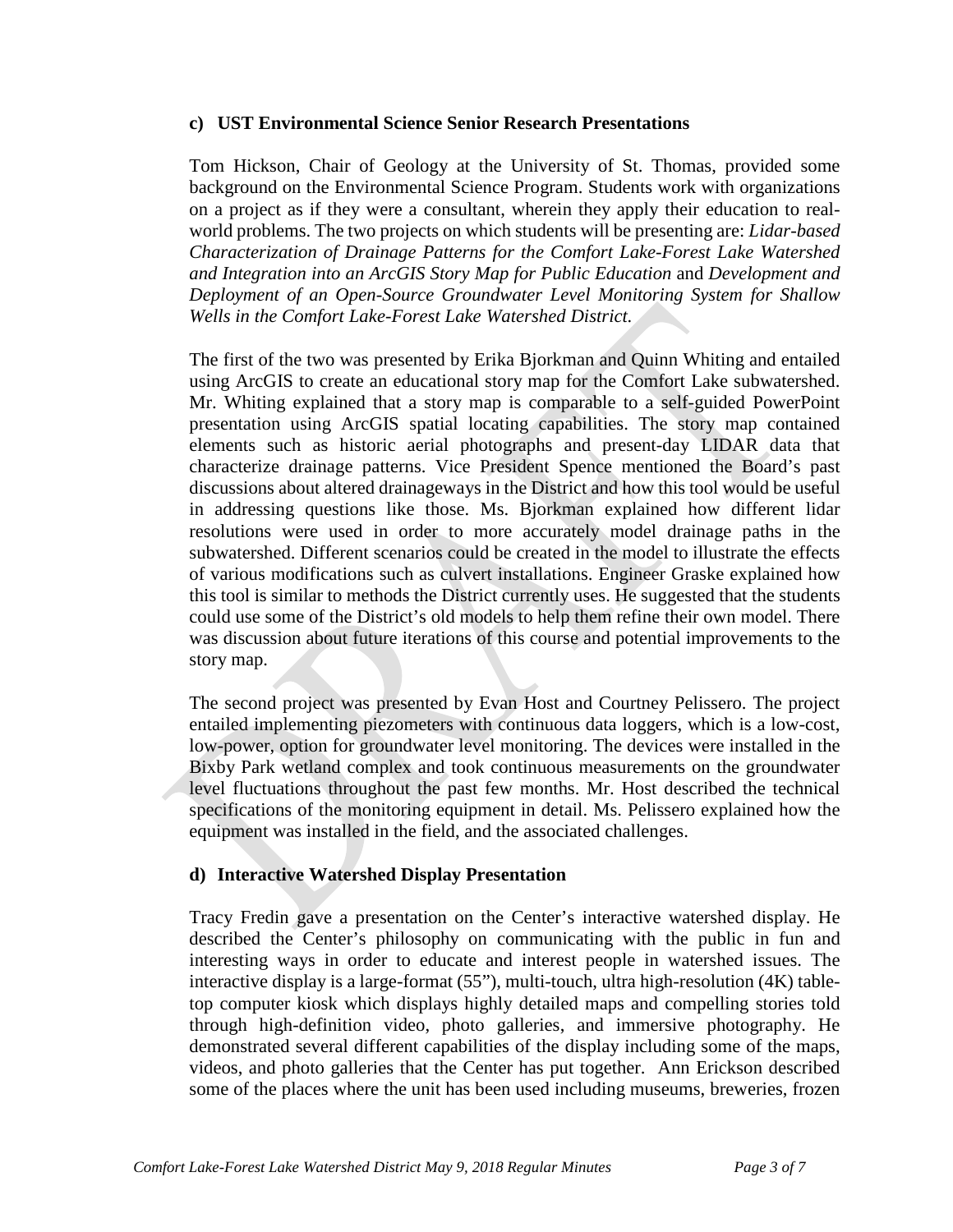yogurt shops and other various public spaces. The unit has versatile settings and positions so it can be used for a wide variety of locations and audiences.

Manager Schmaltz inquired about cost information. Mr. Fredin indicated that the units can be purchased for a cost between \$15,000 and \$20,000. The Center can lease the units out for \$100/day. However, the Center can be flexible in order to create a payment program that works for the District. Mr. Kinney asked if the \$20,000 cost would include design work. Mr. Fredin indicated that it would include the initial basic design, but it would cost more for the Center to create additional customized features for the District. However, District staff could create the content themselves and work with the Center to implement it on the device, which would be less costly than hiring the Center to create the content. There was discussion about options for customization and methods for addressing lost or damaged units.

[Manager Moe departs.]

## **e) GIS Conservation Grant**

Mr. Kinney described the grant that the District received in order to purchase ArcGIS software licenses at a heavily discounted rate. This allowed the District to purchase a much more advanced license than it would have without the grant. Staff will now be able to use ArcGIS for a variety of purposes such as educational story maps and tasks related to the permitting program.

## **f) District Office Options**

Mr. Kinney noted that the District's office lease expires on November 30, 2019. He requested that the managers begin to think about whether the District should renew the lease for another 5-year term or seek other office space options. The District needs to renew by September 1, 2019 if the renewal option is chosen. He explained that Washington County is in need of a trailhead location (e.g. parking lot, restrooms, etc.) for the Hardwood Creek Trail that runs behind the District's current office location. There is a vacant property adjacent to the current office building. The Board may want to consider building an office on this lot, in collaboration with the County, which would serve the dual purpose of office and trailhead location. Other local organizations such as the school district may be potential partners as well, thus creating a multi-purpose community building. Mr. Kinney clarified that a new building may not necessarily be a less costly option compared to the current lease, but it would be a more appropriate layout for an office space as well as an opportunity for community engagement.

Manager Schmaltz asked that Mr. Kinney create a 4-year projection for District staffing needs. Mr. Kinney noted that staff capacity is entirely dependent on the budget, so if the budget remains relatively flat then staffing should not increase. It was clarified that if the District wishes to renovate the current rental office space, it would bear those costs. Mr. Kinney explained that if the lease will be renewed then some renovations are necessary. If the option of creating another building, or otherwise not renewing the lease,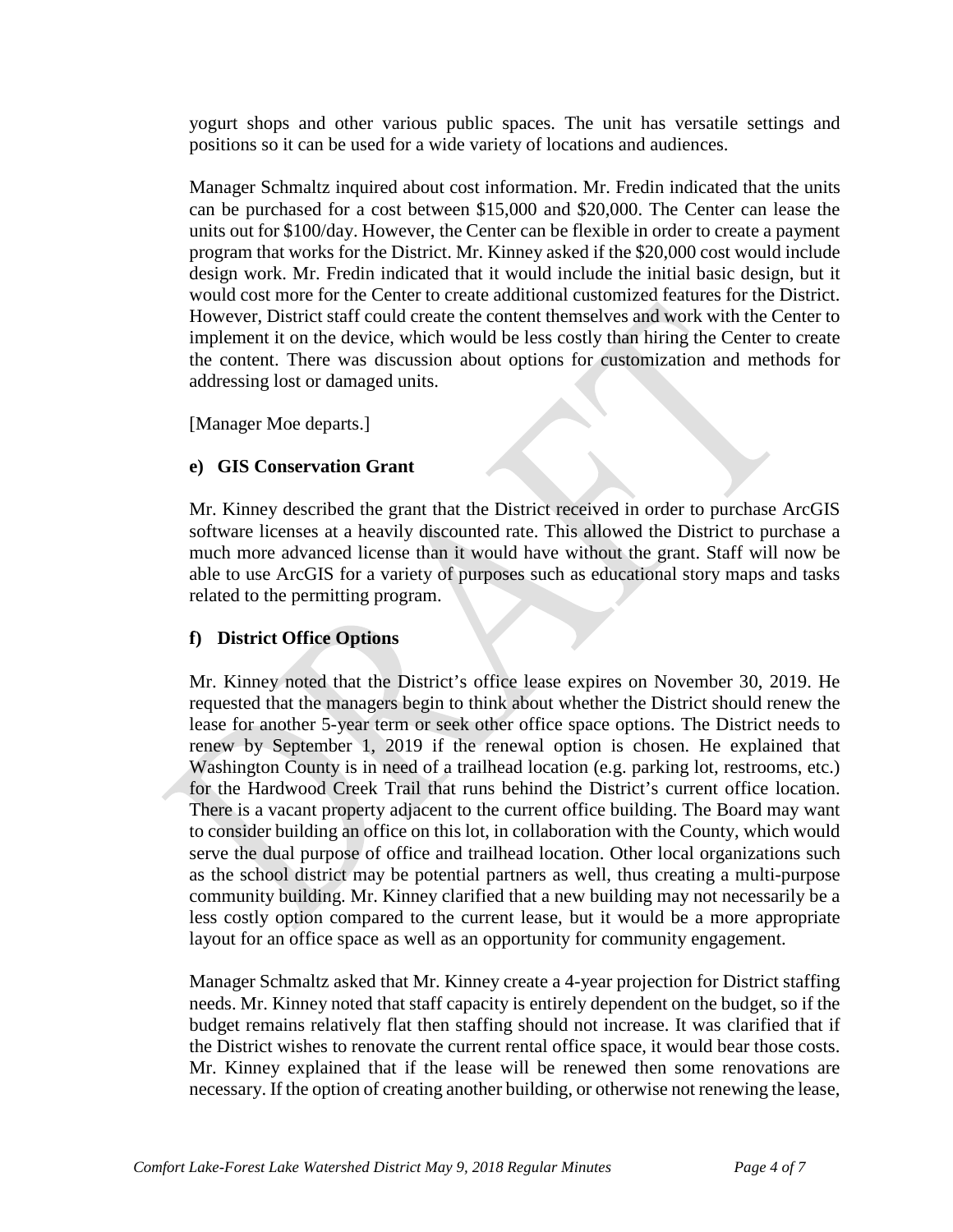is pursued, then the renovations may not be necessary. The sooner the District makes a decision, the more options it will have available.

Manager Schmaltz and Manager McNamara volunteered to do an initial review of office options. Manager Schmaltz indicated that he will meet with Mr. Kinney initially, then talk with Manager McNamara about possible next steps.

## **g) District Logo & Branding**

Mr. Kinney noted that the District boundary changed in 2017 and the logo no longer reflects the correct boundaries. Mr. Kinney explained that the logo is also fairly out of date with regard to graphic design standards. Manager McNamara expressed the importance of the relationship between the logo/District brand and its overall education and outreach approach. She described her past experience with organizing a community contest to create the City of Forest Lake's logo, and recommended this option over hiring a graphic design firm to create the logo. The logo should have individuality and connection to the local area, which an outside firm may not be able to provide. Mr. Kinney clarified that the suggestion of bringing in an outside firm is not to create the logo, but to educate the Board and staff on what elements make up a good design. He indicated that staff is in agreement that the community should be involved in developing the new logo. He suggested that the District may also want to consider updating its Communication Plan, which was written in early 2015.

Manager Schmaltz expressed that the District's main objective is to get as many projects in the ground as quickly as possible, and the District has a limited budget. What does getting a new logo buy us? There was general agreement that the logo discussion should be part of the 2019 budgeting process, and that utilizing the services of in-house staff as well as the community can help keep costs low. Mr. Kinney indicated that staff can inquire as to the expected cost of having a design professional attend a board meeting. There was discussion about target audiences such as the general public and other local organizations and municipalities. Manager Schmaltz suggested that the design firm may be able to help facilitate the public input process for logo development.

## **5. Old Business**

## **a) District Communications, Board Committees, and Liaisons**

Discussion of this agenda item was tabled due to two managers being absent.

### **b) Program & Project Updates**

Mr. Kinney noted that there is a joint Washington County-Watershed District board meeting scheduled for May 21<sup>st</sup> and the MAWD Summer Tour is scheduled for June 20-22. There was discussion about attendance for each event. Mr. Kinney noted that a small informational neighborhood meeting for nine landowners directly adjacent to the Shields Lake Stormwater Harvest project is scheduled for next week. A bigger open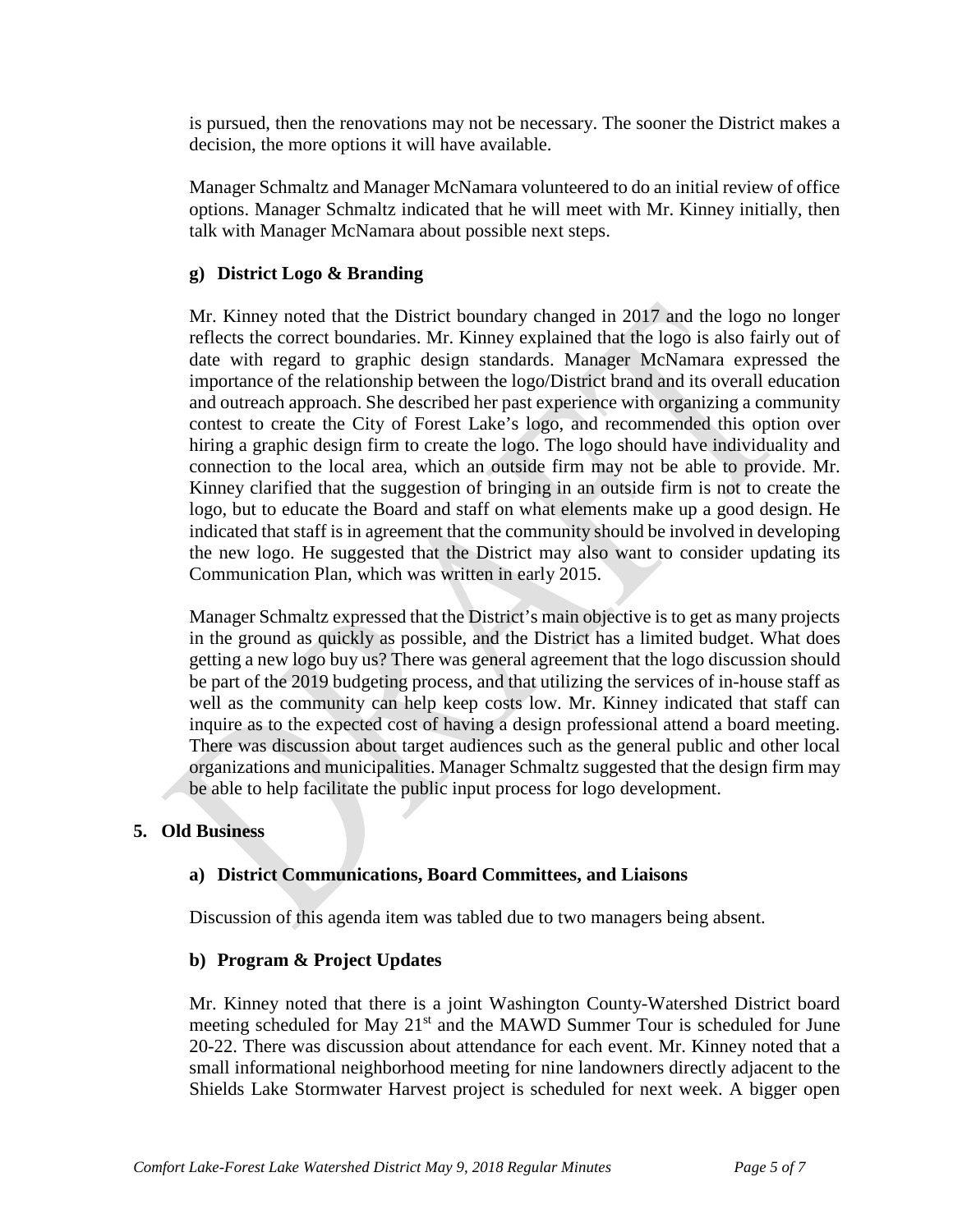house for the project will be held later this summer. Approximately 60 households in the neighborhood near the project will be invited.

## **6. Summary and Approval of Board Direction**

Mr. Kinney explained that the purpose of this agenda item is to develop a process for each meeting that will distinguish between managers' general comments and specific direction to staff that is given by the whole Board. He noted that, given the fact that most of the items on the list were suggested by Manager Anderson, she has indicated that she would like to be present for discussion of those items.

Vice President Spence noted that the Board is regularly prone to making suggestions, but doesn't always mean to give direction that may impact the work plan or budget. He expressed that managers should be prepared to clarify their comments so that the direction to staff is clear and so the rest of the Board can decide to support the direction or disagree. One manager's comments do not necessarily reflect the direction of the entire Board.

There was discussion about one of the items on the list regarding considering how the buffer law could be coordinated with the District's cost-share program. Mr. Kinney clarified that the buffer law does not require a native prairie buffer on lakeshores; perennial turf grass satisfies the buffer law in those instances. The law largely applies in agricultural situations where earth is being tilled and regularly exposed. The county soil and water conservation districts are charged with enforcing the buffer law. Manager Schmaltz expressed concern for the time and financial burden associated with taking on additional initiatives through the cost-share program. There was consensus to table further discussion until Manager Anderson is present.

Manager Schmaltz noted a previous Board discussion about managers submitting specific education and outreach ideas for EMWREP to work on. He distributed his list of ideas and priorities to the other managers and indicated that he had previously submitted them to Administrator Kinney as well. He stressed the importance of completing these suggestions soon because the year is almost halfway over.

There was discussion about the point on the Summary of Staff Direction list regarding shifting emphasis of the cost-share plant grant program to emergent plants rather than terrestrial plants. Mr. Kinney explained that the original idea for use of emergent plants was a pilot program for a single residence on Forest Lake. Since then, soil and water conservation district staff have advised that Forest Lake is not an ideal lake for such a program. The Board agreed with including emergent plants as an option as part of the existing program, but terrestrial plants would still be offered as well. This wouldn't require a major shift in the program or staff work plan to accomplish.

The next item on the list was discussed - keep the public updated as the Shields Lake Fish Barrier Retrofit project moves forward. It was clarified that the District held its public hearing for the project earlier this year and statute doesn't require any further public input past that stage. Manager Schmaltz suggested submitting an article to the local newspapers